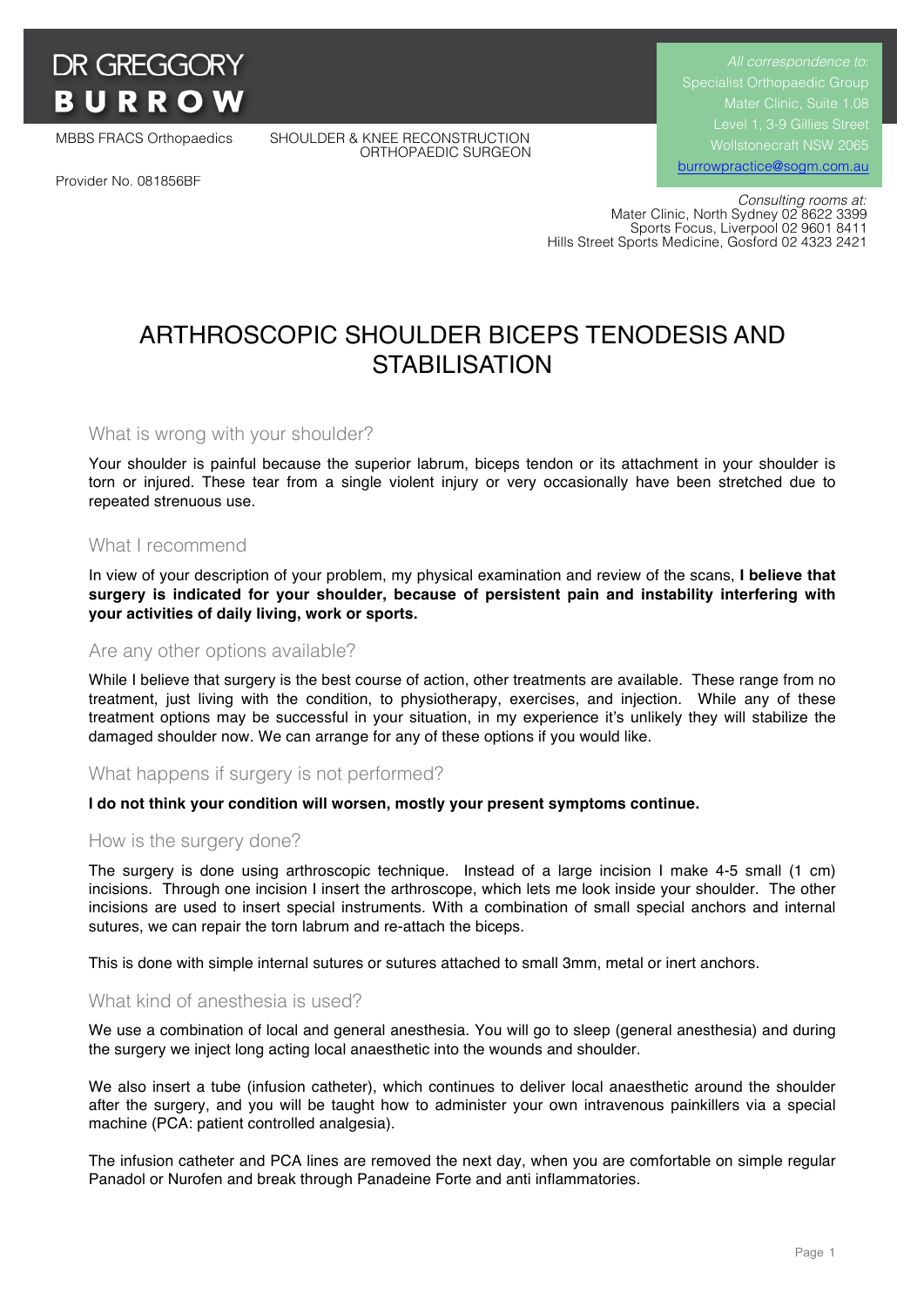## What is it like when you wake up?

You will wake up in the recovery room after your surgery. Your arm will be in a sling. It supports your arm, and through an attached ice pack helps control pain and swelling.

#### How long will you stay in hospital?

Patients enter the hospital in the morning, have the surgery and stay in the hospital overnight. About 10% of patients go home the same day.

### What about complications?

Complications can occur. Fortunately these are rare. The most common complication involves injury to nerves around the shoulder. These usually resolve in 2 days to 6 weeks. This occurs in less than 1% of patients. Permanent injury that results in diminished use, function or feeling in the extremity can occur but is exceedingly rare. Infection can occur, about 1%, and may require oral antibiotics, antibiotics by injection and even repeat surgeries and lengthy hospitalizations. This is a disaster.

#### How successful is the surgery?

This type of surgery is reliably successful about 90% of the time.

There is a risk the labrum and biceps repair does not heal or that you re-injure it with a major fall, wrench or pull.

Sometimes we notice the biceps has a more rounded shape after surgery, this is because getting the biceps tendon repaired exactly at the right length is difficult, but the strength of the muscle returns and pain is significantly better with the repair.

The aim of surgery is to restore stability to your shoulder both for activities of daily living and sports.

## When can you return to routine activities?

You will be able to use your fingers, wrist and elbow immediately after surgery. You may shower with a waterproof dressing straightaway. You may walk outdoors, write and cook within a few days. You may gently use your arm in front of the body as soon as possible. You must be careful not to lift more than 2kg with your operated arm for about 4 months.

#### When can you return to work?

For office jobs I recommend taking 1-2 weeks off work. When you return to work your arm will be in a sling (6 weeks after surgery), but you should be able to manage as long as you do no lifting, pushing, pulling or carrying.

Most patients can start light duty work involving no lifting, pushing, pulling or carrying more than 2kgs, 6 weeks after surgery. Work at waist level and 5kgs of lifting is started 4 months after surgery. You will generally need 3-6 months of recovery before beginning occasional work at shoulder level.

Return to heavy lifting or overhead use occurs between 6 months.

#### How is the shoulder rehabilitated?

Generally you can take the arm out of the sling. Out of the sling you can use the arm for eating, paper and computer work. I don't want you to move the shoulder very much, apart from some specific exercises, you'll be taught.

You can move your hand from your head to your thigh area.